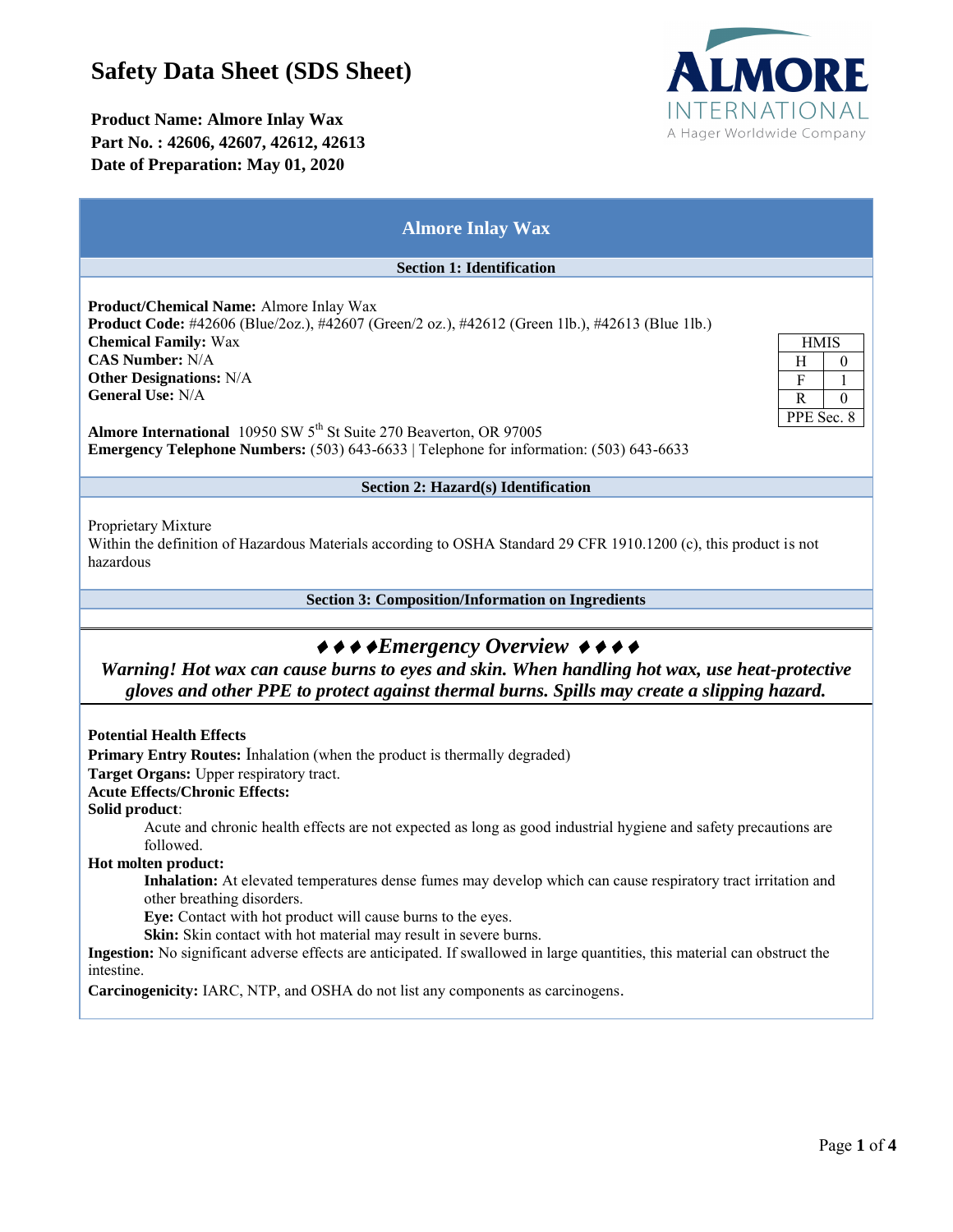#### **Section 4: First Aid Measures**

**Inhalation:** Remove to fresh air. If breathing is difficult, give oxygen and/or artificial respiration.

**Eye Contact:** Check for and remove contact lenses. Hold eyelids apart. Immediately flush eyes with plenty of low-pressure water for at least 15 minutes. Get medical attention if irritation persists. HOT MOLTEN product: Cool burns with plenty of low-pressure water. Get immediate medical attention.

**Skin Contact:** Wash with soap and water. Get medical attention if irritation develops or persists. HOT MOLTEN product: Immediately cool skin with water and cold packs for at least 15 minutes. Do NOT put ice directly on the skin. Do NOT attempt to remove solidified wax from the skin as severe tissue damage may result. Get immediate medical attention. See Note to Physician.

**Ingestion:** Not an ingestion hazard under anticipated conditions of use. For accidental ingestion: If conscious, drink one to two glasses of water (8-16 oz.). Do not induce vomiting. Get immediate medical attention. Never give anything by mouth to an unconscious person.

**Note to Physicians:** For HOT MOLTEN or HOT LIQUID product: Material should not be forcibly pulled from the skin. Mineral oil may be used to loosen and soften the material.

#### **Section 5: Fire Fighting Measures**

**Flash Point:** 465 °F (240°C) **Flash Point Method:** COC **LEL:** Not established **UEL:** Not established **Extinguishing Media:** CO2, foam, water fog, and dry chemical. **Unusual Fire or Explosion Hazards:** None. **Hazardous Combustion Products:** CO, CO2, smoke, fumes. **Fire-Fighting Instructions:** Wear protective clothing to prevent contact with skin and eyes. Do not release runoff from fire control methods to sewers or waterways. **Fire-Fighting Equipment:** Because fire may produce toxic thermal decomposition products, wear a self-contained breathing apparatus (SCBA) with a full facepiece operated in pressure-demand or positive-pressure mode. 1 —  $0$   $\times$   $0$ NFPA

#### **Section 6: Accident Release Measures**

**Spill /Leak Procedures:** Stop spill at source. Dike area and contain. Clean up remainder with absorbent materials such as sand or vermiculite. Mop up and dispose of.

#### **Section 7: Handling and Storage**

**Handling Precautions:** Use normal precautions when handling hot molten liquid solutions. Do not breathe fumes or vapor from heated material. Do not allow hot material to contact skin. With the product at ambient temperatures, avoid creating and breathing dust. Wash thoroughly after handling.

**Storage Requirements:** Store at ambient temperatures in closed containers. This material can catch fire if overheated. Do not heat this material above the flash point. Keep away from flame and open electrical coils.

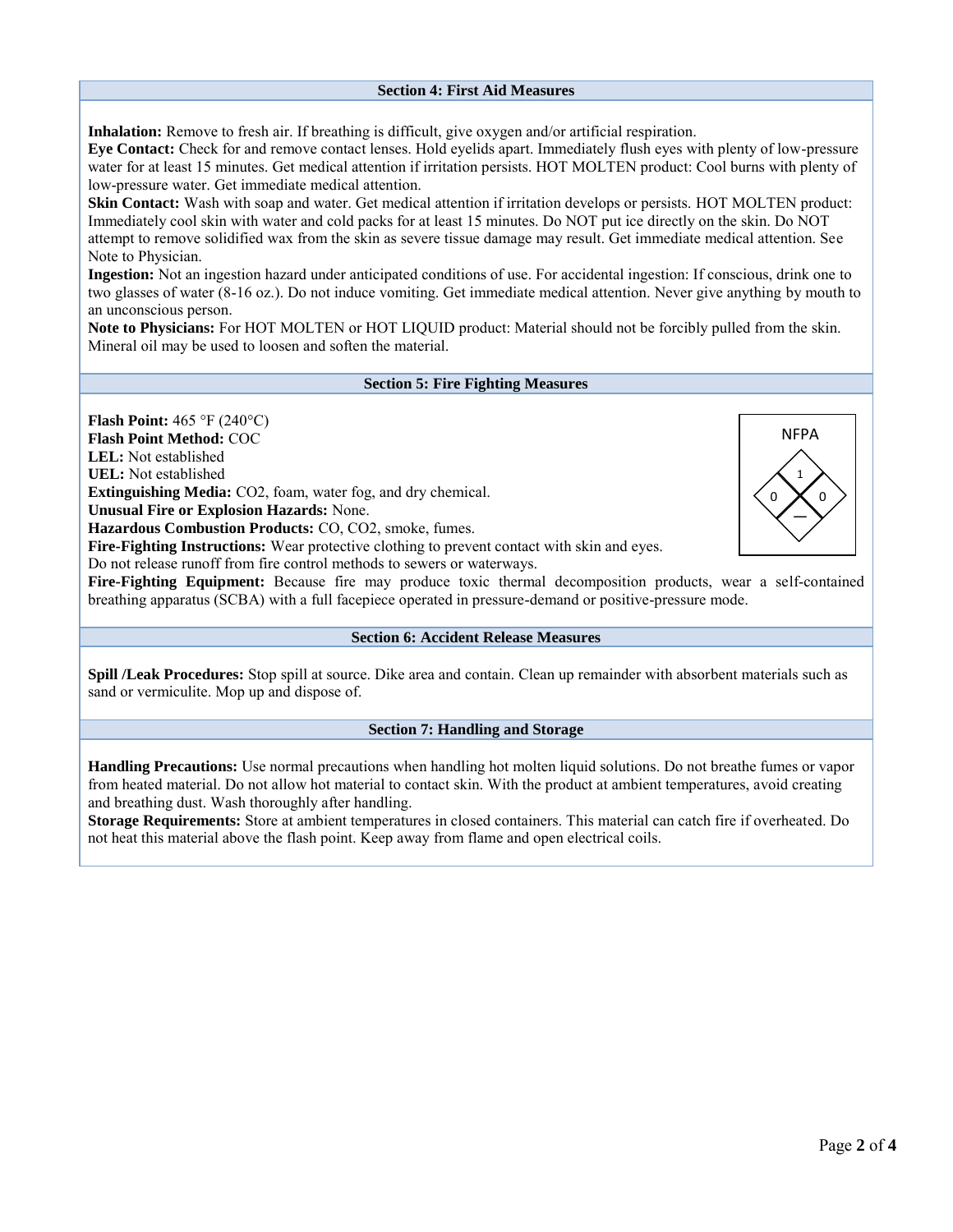# **Section 8: Exposure Controls / Personal Protection Engineering Controls:** Provide exhaust ventilation or other engineering controls to keep the airborne concentrations of mists and/or vapors below the recommended exposure limits (see below). An eye wash station and safety shower should be located near the work-station. **Respiratory Protection:** The need for respiratory protection is not anticipated under normal use conditions and with adequate ventilation. If elevated airborne concentrations above applicable workplace exposure levels are anticipated, a NIOSH-approved organic vapor respirator equipped with a dust/mist prefilter should be used. **Protective Clothing/Equipment:**  Hand Protection: When handling product at elevated temperatures, use heat-resistant gloves. With product at ambient temperatures, use disposable nitrile, neoprene or butyl rubber gloves with repeated or prolonged use. **Body Protection:** Prevent skin contact when handling heated material. Use insulated, heat-resistant clothing such as apron or slicker suit. **Eye Protection:** Use a full-face shield and safety glasses if handling heated material. With product at ambient temperatures, use safety glasses equipped with side shields. **Safety Stations:** Make emergency eyewash stations, safety/quick-drench showers, and washing facilities available in work area. **General Hygienic Practices:** Avoid breathing dust, vapor or mist. Avoid contamination of food, beverages, or smoking materials. Wash thoroughly after handling, and before eating, drinking or smoking. Remove contaminated clothing promptly and clean thoroughly before reuse. **Occupational Exposure Guidelines:**  Substance: Paraffin Wax Fume ACGIH STEL: 2 mg/m3 NIOSH TWA: 2 mg/m3 **Section 9: Physical and Chemical Properties Physical State:** Solid **Appearance and Odor:** Blue or Green, mild odor **Vapor Density (Air=1):** Not available **Specific Gravity (H2O=1, at 4** °**C):** 0.97 **Water Solubility:** Insoluble in cold water **Boiling Point:** >450° F **Freezing/Melting Point:** Softening Point by Ring and Ball Apparatus ASTM E28-58T:163°F. **% Volatile:** Negligible **Section 10: Stability and Reactivity Stability:** Stable at room temperature in closed containers under normal storage and handling conditions. **Polymerization:** Hazardous polymerization will not occur. **Conditions to Avoid:** Heat and open flames. **Hazardous Decomposition Products:** Thermal oxidative decomposition can produce CO and CO2. **Section 11: Toxicological Information** No known evidence of adverse effects from available information **Carcinogenicity:** IARC, NTP, and OSHA do not list any components as carcinogens **Section 12: Ecological Information** No Known evidence of adverse effects from available information **Section 13: Disposal Considerations Disposal:** Use safety containers for disposal. Contact your supplier or a licensed contractor for detailed recommendations. Follow applicable Federal, state, and local regulations